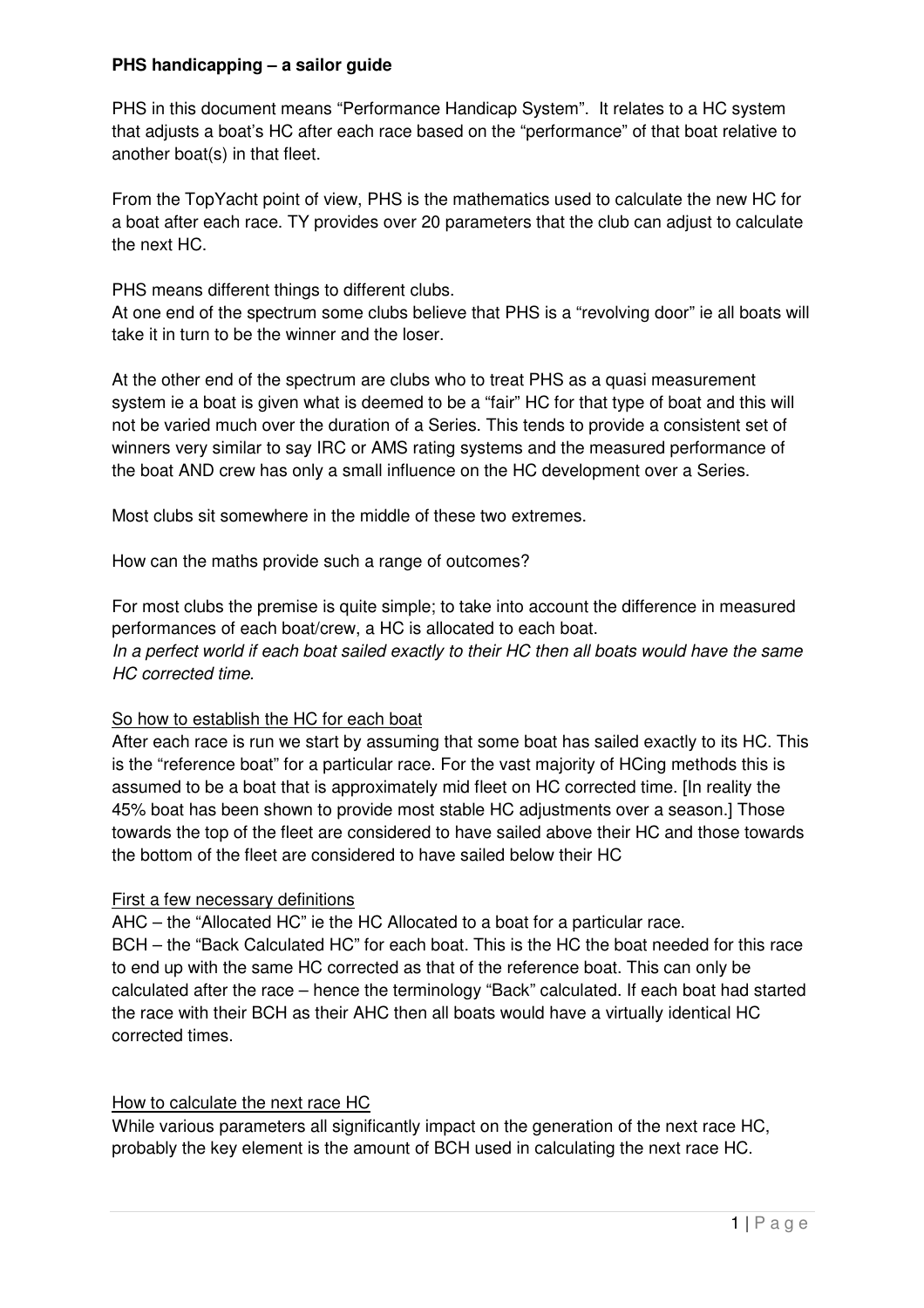## **PHS handicapping – a sailor guide**

There are two primary ways the new HC is corrected:

- Weighted average of the last X BCHs.
- Exponential average with a "gain" of X.

# Weighted average of the last X BCHs

In essence this averages the last say 4 race's BCHs. So at race 4 the next race HC is  $(BCH1 + BCH2 + BCH3 + BCH4)/4$ 

## At race 5 it is  $(BCH2 + BCH3 + BCH4 + BCH5)/4$

At each new race the oldest BCH is dropped and the last race BCH added into the averaging process. This can have some apparently weird outcomes where a boat can win a race (or be in the top place getters) and have the next race HC go down. Likewise a boat towards the bottom of the fleet can actually have their HC go up after the race.

Often various "weighting" are applied to the BCHs to endeavour to cull out BCHs which are not truly representative of that boat's performance. Sometimes the best and/or worst BCH is not used; very often the BCH value is "clamped" so it cannot be above or below say 3% of the AHC for that race. There are a number of other "weightings" that can also be used.

# Exponential average with a "gain" of X

This form of HCing has been shown to provide a very similar outcome to weighted Average HCing over the duration of a Series. To achieve this similarity the various parameters need to be appropriately set.

As an example, let's use a "gain" of 3. [As used by all Yachting Victoria clubs.] The next race  $HC = 1/3$  of the BCH plus  $2/3$  of the AHC. Usually the BCH is clamped to say +/- 4% before the calculation is performed.

This system does not suffer from the issue of winners HCs having the potential to actually drop or losers HCs actually going up!

It is also very easy to understand; and if a boat performs well their HC goes up and conversely.

It also enables the club HCer to quickly address boats that were given an inappropriate initial HC as altering the AHC for a race has a significant impact on the next race HC whereas under weighted average, the HC is only affected by the running sum of the BCHs and can take quite a number of races to attain a sensible HC for a boat.

In either case the HC maths must endeavour to adjust each boat's HC so they are all sailing as close to their theoretically "perfect" HC as possible. If the system works well, then most boats HC corrected time will be very similar. The winner will be the boat that sailed most above their HC and the tail end Charlie will be the boat that sailed the most below their HC.

If a boat sails above their HC then it can be argued that their HC value was too low and thus needs to be moved up a bit so their HC corrected time is extended. Similarly if a boat performs below their HC then it can be argued their HC need adjustment down to reduce their HC corrected time.